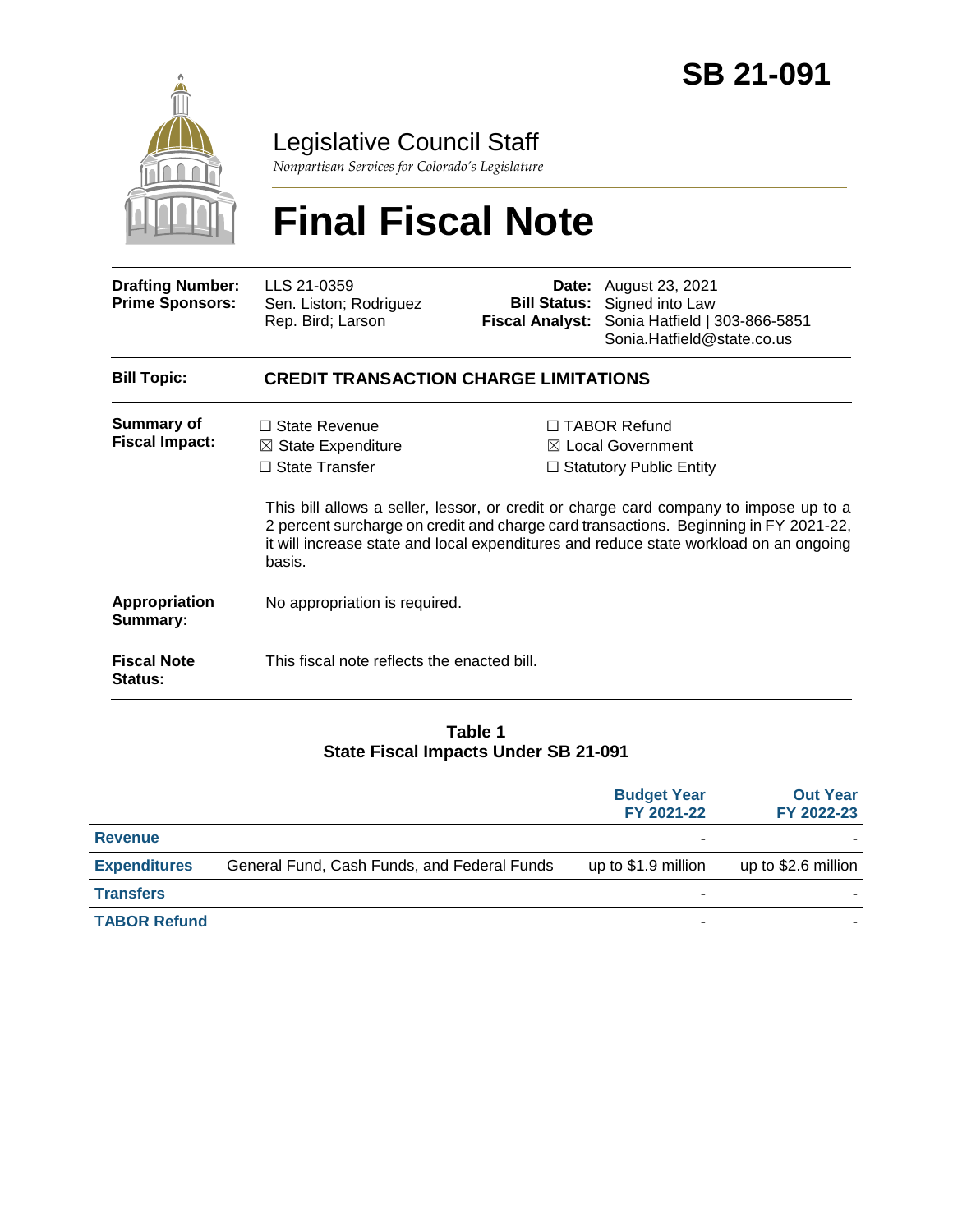## **Summary of Legislation**

Under current law, a seller, lessor, or company issuing a credit or charge card is prohibited from imposing a surcharge on credit or charge card transactions. This bill repeals this prohibition and limits the maximum surcharge amount per transaction to 2 percent of the total cost to the buyer. The surcharge cannot exceed the fee the seller or lessor incurs in processing the transaction, and a seller or lessor that imposes a surcharge must post signage visible to customers on the premises, or display it online for online transactions.

#### **Background**

Colorado is currently one of five states with laws against credit card surcharges. Five additional states recently removed their ban on credit card surcharges.

### **State Expenditures**

This bill will increase state expenditures by up to \$1.9 million in FY 2021-22 and up to \$2.6 million in FY 2022-23 and future years for all state agencies from the General Fund, various cash funds, and federal funds. It will also reduce workload in the Department of Regulatory Agencies.

**All state agencies**. This bill will increase expenditures across all state agencies that use any type of charge card. In FY 2019-20, state agencies and employees' transactions on commercial purchase cards, fuel cards, travel cards, OneCards, and ePayables amounted to approximately \$128.0 million. Should vendors charge the maximum 2 percent on credit card transactions, this will cost the state an additional \$2.6 million annually from multiple funding sources. The expenditure increase for FY 2021-22 has been prorated due to the bill's effective date.

The actual increase depends on whether and when vendors choose to charge the full 2 percent surcharge, whether agencies reallocate funds to cover the increase, and future state spending. If an individual agency experiences a shortfall due to the surcharge, the fiscal note assumes this will be addressed through the annual budget process.

**Department of Regulatory Agencies**. This bill will eliminate a restriction in the Money Transmitter Act, which will eliminate the Division of Banking's review for compliance. This will minimally decrease workload for the division, however it requires no change in appropriation.

### **Local Government**

Similar to state government, local governments utilize agency and employee credit cards, travel cards, and fuel cards as well. A surcharge increase on credit card transactions will increase costs for local government.